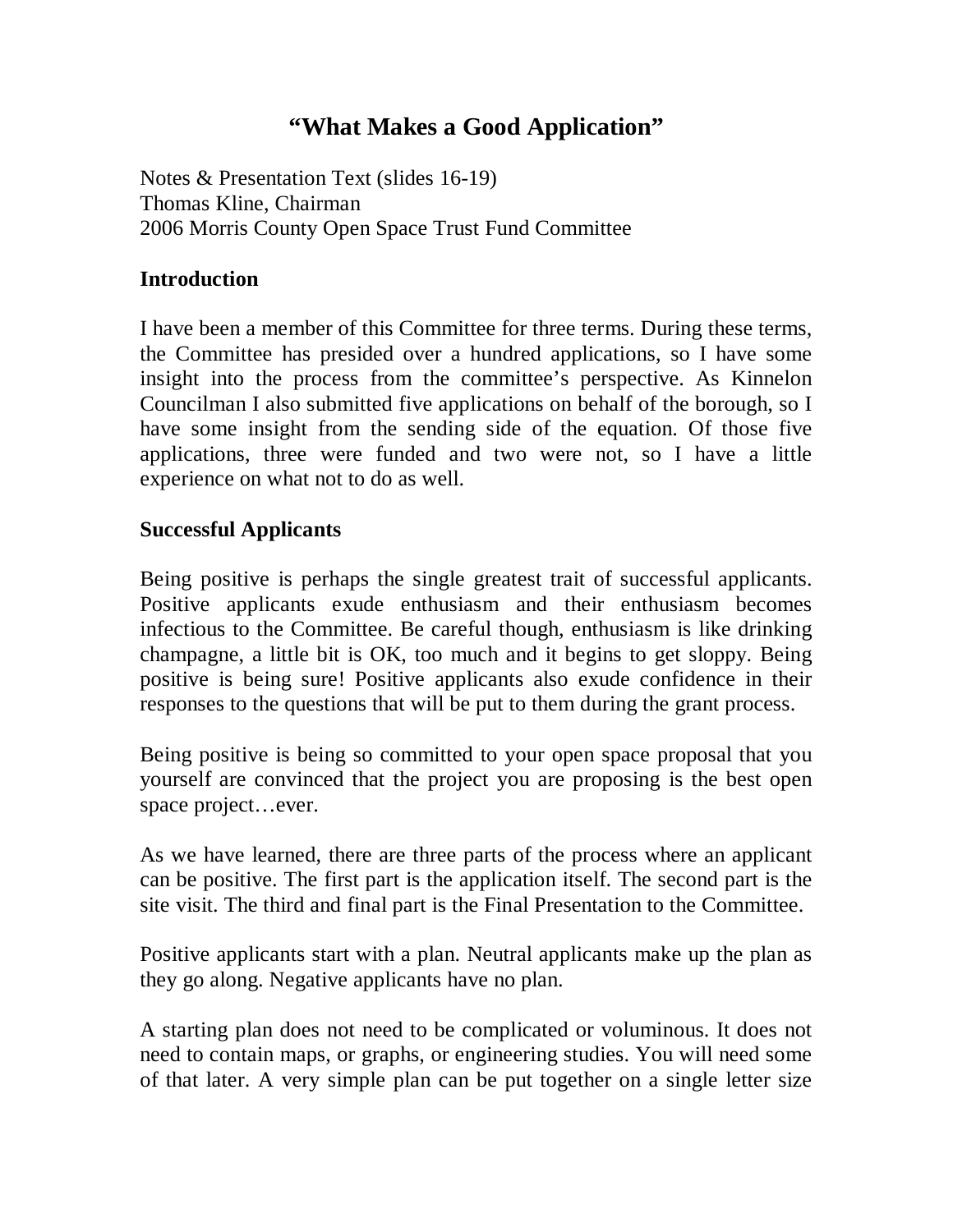sheet of paper. In order to map out your plan you need to ask and answer these 8 critical questions:

- 1.) What is it? (Example: lot and block and total acres to be preserved.)
- 2.) Why do we want to buy it? (Example: how does it address a specific need or fit into a larger open space plan)
- 3.) Who owns it? (Example: H & G Construction Corp)
- 4.) Is the owner willing to sell it?
- 5.) How will the land be used? (Example: Passive Recreation, Active Recreation, Nature Preserve)
- 6.) How will the structures (if any) be used? (Example: Structures will be removed, preserved, converted to restroom facilities)
- 7.) How will we pay for it? (Example: where is the funding coming from)
- 8.) When will we close it? (Example: The estimated date the real estate closing is expected)

Once you are able to put an answer towards these questions, then you are ready to start on the application. There may be other questions that come up along the way and your answers to these critical questions may change during the process, as new information becomes available. Positive applicants will focus on these questions throughout the process. Neutral applicants will focus on some of these questions. Negative applicants will ignore some or all of these questions.

The next step is to complete the application:

Positive applicants know to answer all the questions and fill out all the information as best you can.

Positive applicants ask questions in advance of the due date. If you are stuck on how to answer a question, Barbara or Frank is there to answer your questions.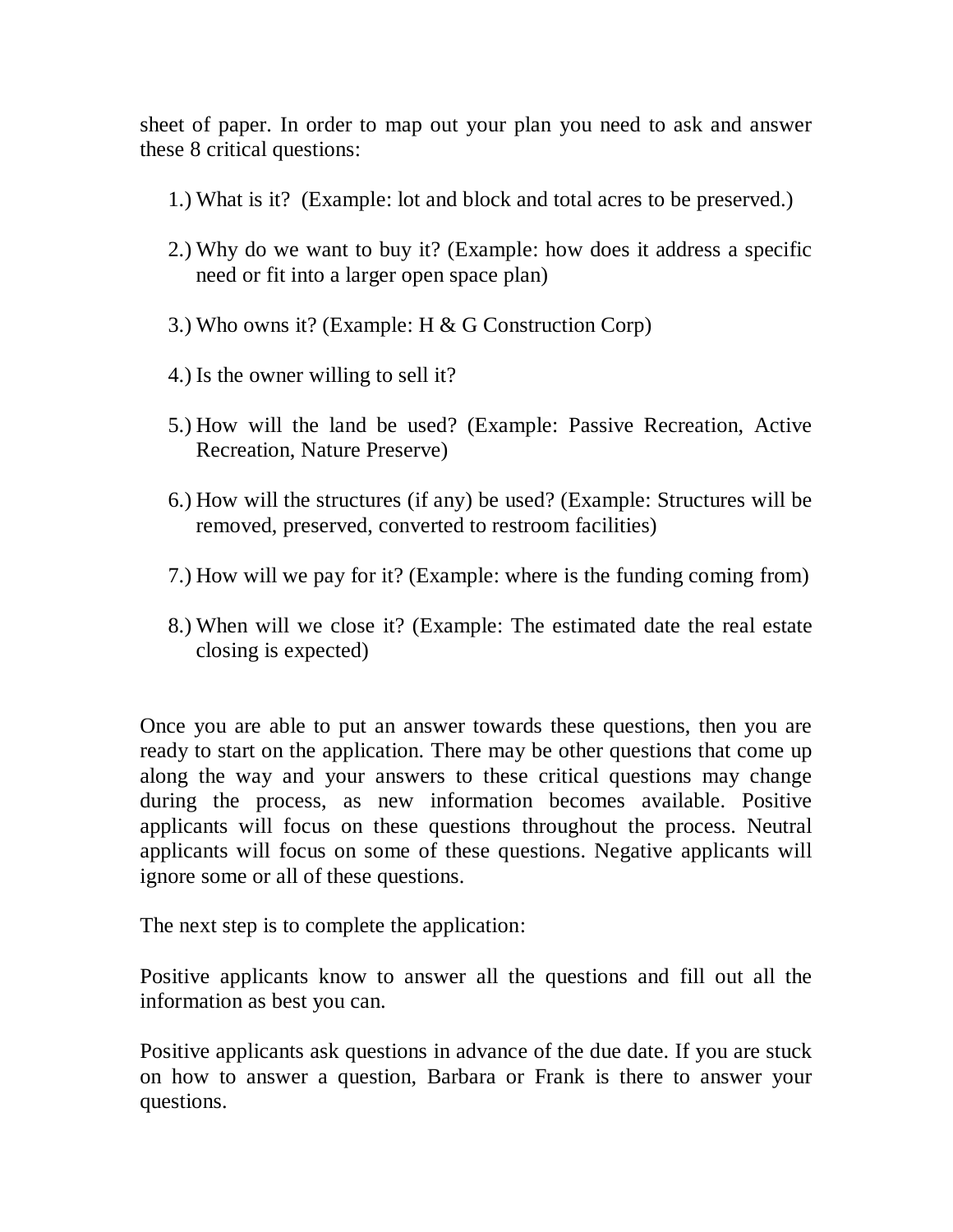Positive applicants provide complete and concise financial information on their open space trust funds. The committee is trying to get a snap shot of funds that may be available for use on this application.

Positive Applicants are so convinced that their project is great that they are willing to make a financial commitment towards the projects. Typically, a municipality will use funds from a local open space fund or bond to make this financial commitment. Charitable conservancies will seek funding from the State and/or the private sector. The trust fund committee looks to see that local funds are going towards a project to insure there is local support.

Finally, Positive applicants use the County Grants as a portion of the total project cost. When the trust fund was devised it was not intended to be the sole source of funding for open space projects in the county. Rather, it was envisioned to be used to leverage local funds with county funds, or better yet, local funds with county and state funds. The best possible scenario is to leverage local, county, state and Federal funds. Positive applicants understand that funding partnerships are key to the overall success of open space preservation through out the county.

I want to draw upon some facts to emphasize the point of funding partnerships. During the past 13 years the total cost of preserved open space has been \$164,000,000 and change. Note that the total amount of county grants has been \$64,000,000. The average funding the county has provided is just under 40 %.

My first open space application for the Borough was for approximately \$500,000 to buy a 60 acre critical link between 3,000 acres of parkland on the east with 3,000 acres of parkland on the west. This one tract of land was the only available parcel that could provide this link. The owner was willing to sell it. I asked for 100% funding from the County. This became my first open space failure. I came back the following year with a scaled down proposal and funding partners. That then became my first open space success.

Here are a couple of more points on the application. Try to avoid getting too caught up in the environmental information. A little information is useful, but remember, the committee members need to sift through many applications. Most of us read all the information you provide. Submitting a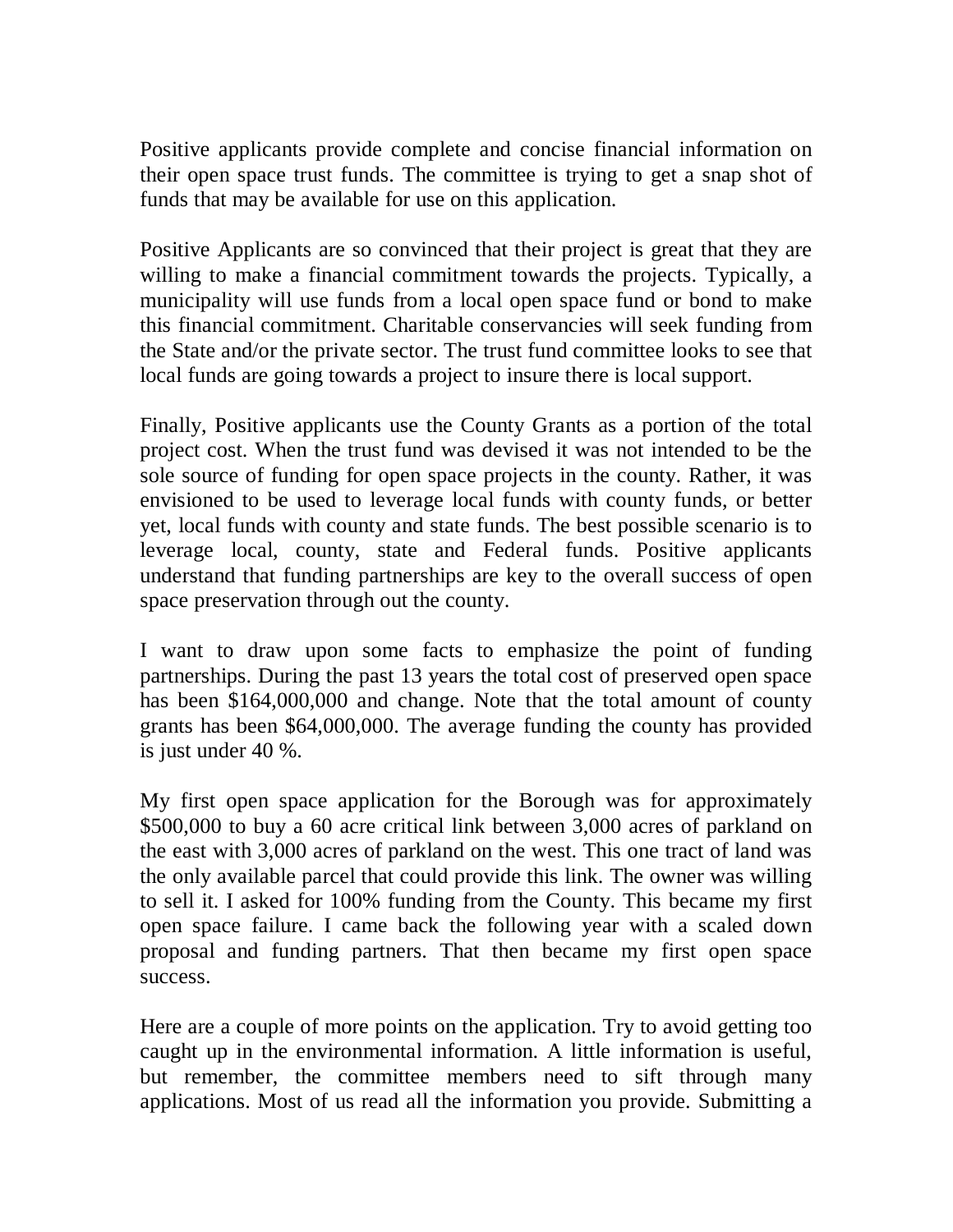treatise of the benefits of upland aquifer recharge, although important, deflects our attention away from the 8 critical questions.

Positive applicants save trees by limiting the amount of paper used. Negative applicants submit the rain forest to the committee for review.

## **Site Visits**

The best method of getting a show of the property is to try to drive around it or through it if it is large. Finding a spot that has the greatest visual impact is also useful. Some applicants have used aerial lifts to showcase their open space applications. Others find the most unique aspect of the property and focus on that.

Whatever you do, try to avoid the negative. If the property is dirty, littered or otherwise unkempt, try to avoid bringing the committee to those spots. We had one application two years ago for a piece of the Morris Canal. The applicants brought us to a spot in the canal that was heavily littered and an old 1,000 gallon oil tank was sitting in the waterway. It was very disheartening. If you cannot avoid it, then try to get your local DPW, Scouting Organization or environmental group to spruce up the land prior to the site visit. Make sure you have owner consent before you start such activities.

Please call it what it is. If you are interested in preserving a 70 acre swamp, that is perfectly acceptable. But keep in mind that almost all the committee members have served in some municipal or county function and therefore are familiar, to some extent, about land development issues. Positive applicants will not tell us the 70 acre swamp is going to be drained and developed into 150 condominium units.

Be organized. Maps and plans are helpful in highlighting what is important. Also important, however, are the 8 critical questions. Positive applicants know to highlight that information. Positive applicants know that the Committee will ask questions during the site visit and will anticipate those questions. Someone from the Committee will ask if the project does not receive the full funding from the county, how the applicant will make up the difference.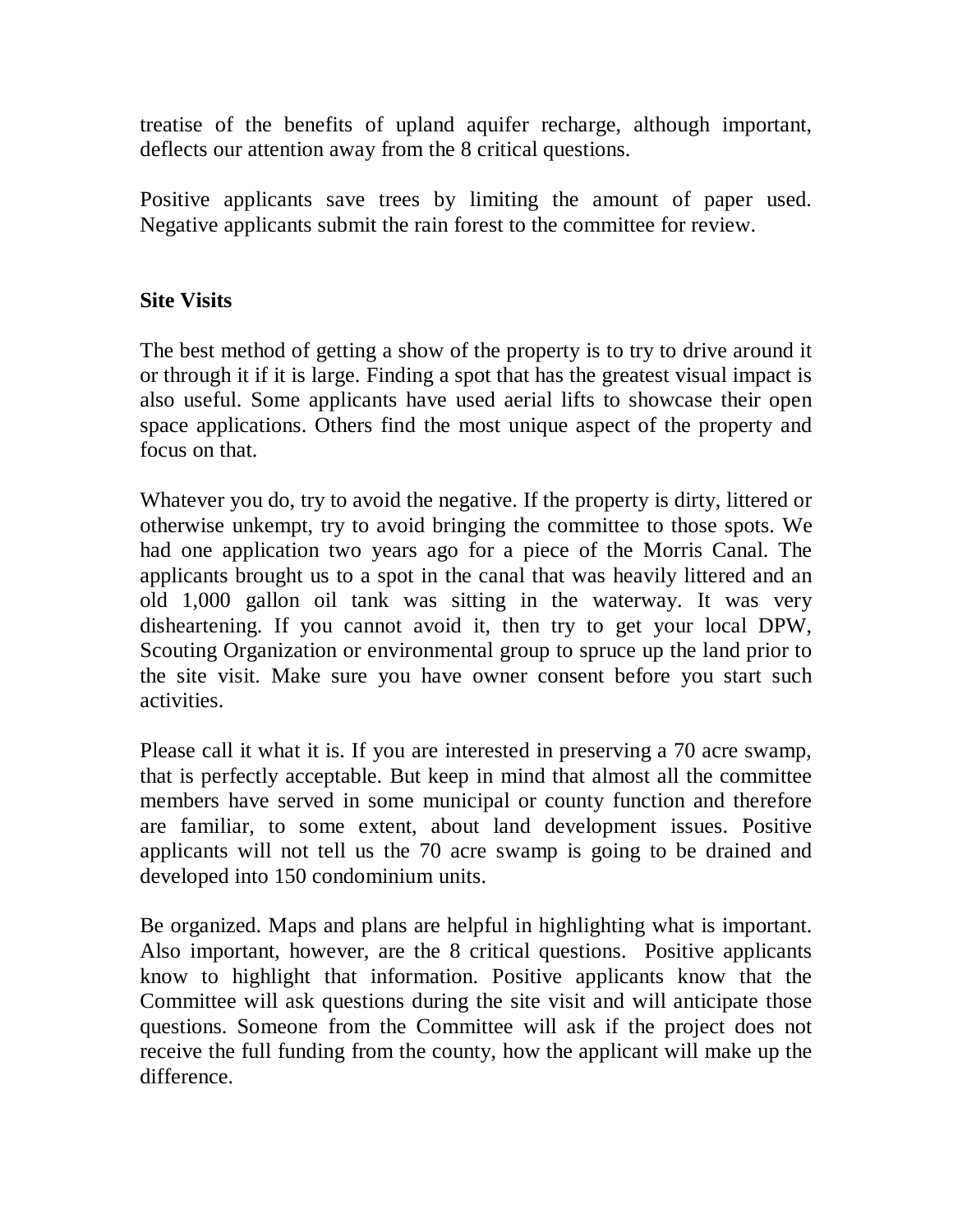Positive applicants will answer that the money will be obtained and the project completed. Neutral applicants will answer that short funding could compromise the project. Negative applicants will state if they do not receive full funding, the project will not be completed. This last answer is akin to application suicide.

The committee typically gets requests for more funding than is usually available. This question is important in trying to plan out how many positive applications will get funded.

If there are structures on the property, the Committee is very interested in how those structures will be used.

Positive applicants will have a plan for those structures. Neutral applicants will be making up the plan or list a number of options. Negative applicants will state they have no idea how the structures will be used.

I actually heard that negative statement on a site visit.

The site visit is a time to show case your open space application to the committee. Keep in mind that the time you have to present is limited. Also keep in mind that the Committee has anywhere from 3-4, or possibly up to 8-9 site visits scheduled for one day. Go easy.

A brief fairly neutral walk is appreciated. An alpine hike down the gorge, at 8 in the morning may seem like a great idea, but trust me, around 4 in the afternoon, the committee begins to ponder the wisdom of such an expedition.

Positive applicants will have one lead person giving the on site presentation and fielding the questions. Neutral applicants will have two or more persons giving the presentations. Negative applicants will have their entire group presenting. This is very confusing for the committee as not all members are getting the same information. This leads to the same question be asked over and this cuts into your presentation time.

Try to avoid having helpful neighbors putting in their two cents. I had an onsite meeting in Kinnelon one day with Green Acres appraisers. The helpful neighbor came out to put his positive spin in by telling the appraisers that the property was a good open space project since it was all steep slopes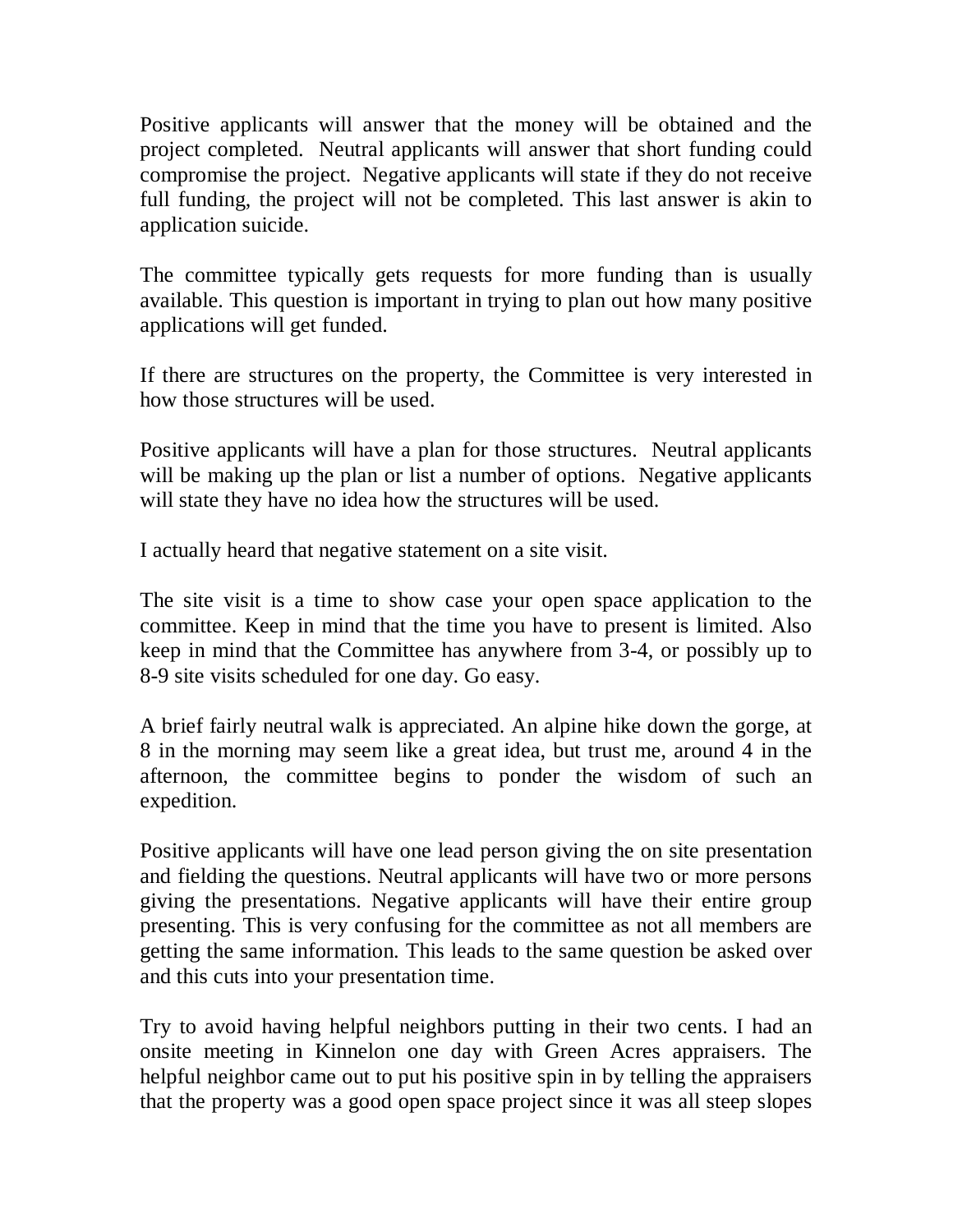and wetlands. Positive applicants anticipate problems and resolve them before hand. Telling the neighbors what is going to happen and when can keep the curios at bay.

If you are a municipal applicant, it is very reassuring for the committee to see some of your local government officials there during the site visit. The mayor or a councilperson helps solidify the local commitment to the project.

Above all else, whoever is giving the site visit should be thoroughly familiar with the property. We had one application in recent memory where the person presenting to the committee had never set foot on the property until the day of the site visit. It really left a very negative impression.

### **Committee Presentations**

Now that you have made two positive presentations, the application and the site visit, you are ready to make your final convincing (read positive) presentation on your open space application. This will be a limited time frame as well. You will have a number of minutes to present and a number of minutes to field questions.

Positive applicants will have studied the 8 critical questions and memorized their answers.

• How likely is closing?

This depends on a lot of factors. If you have had any success with open space projects in the past you know that anything and everything can cause a delay. What the committee is looking for is a time frame.

Positive applicants will answer (very briefly): "Closing is anticipated for March of next year." It could be December of next year; the point is that the answer is a best estimate and answered with conviction. Neutral applicants will point to a number of factors and give reasons why closing may not be eminent. These reasons usually are tied to the next question. Negative applicants have no idea when closing will take place. It sends a signal to the committee that this project may not be ready for funding.

• Is there a willing seller?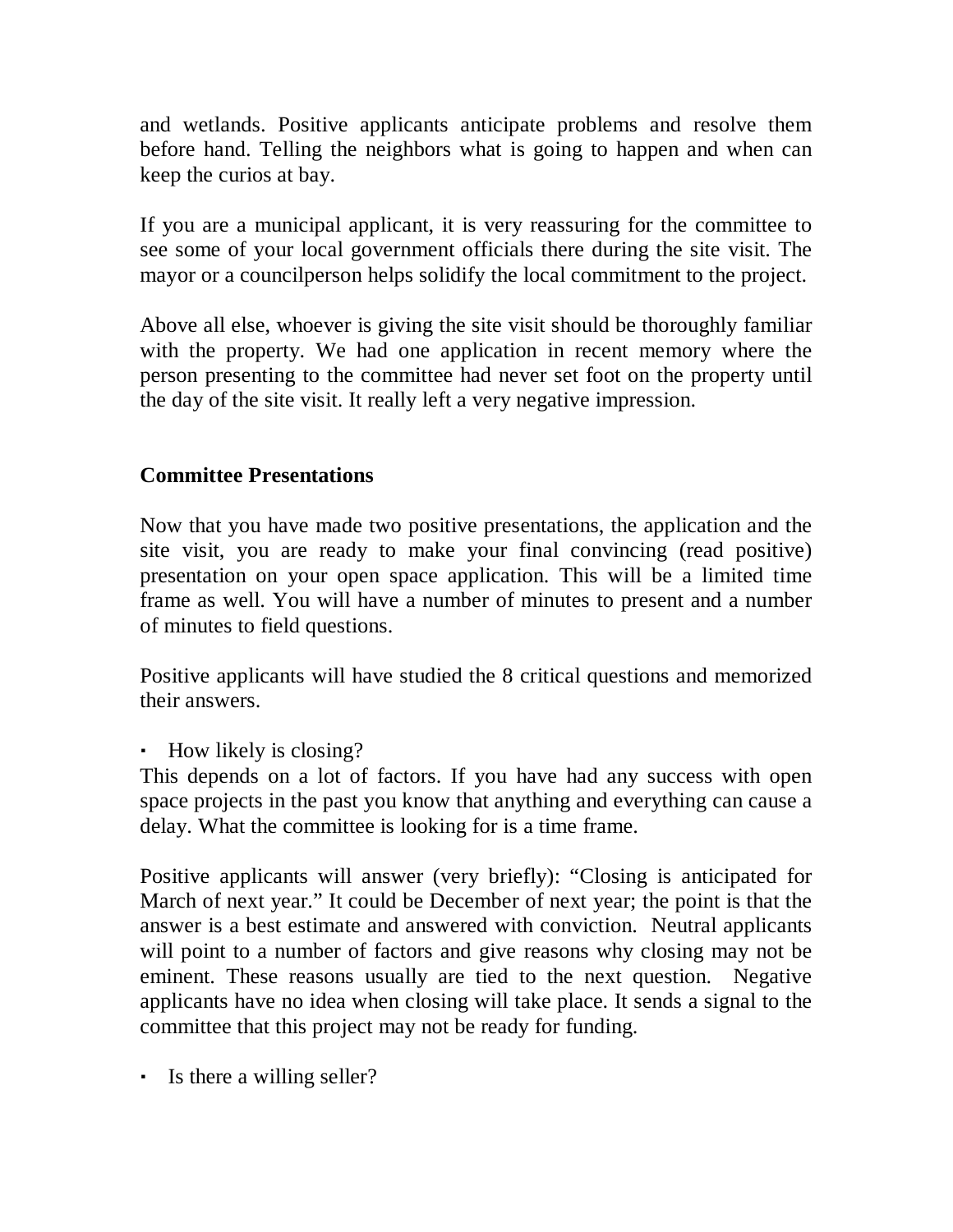Is there a signed contract?

These are also key questions. Land negotiations are complicated. If the applicant has a willing seller and a signed contract, the Committee deems these as two very positive attributes of the application. However, as I said, land negotiations are very complicated. If you have had significant discussion with the landowner and an agreement is eminent, then state it. The committee is trying to allocate funds for projects that we believe have the best chance of closing quickly. Projects where there are protracted discussions and even thoughts of eminent domain are not excluded from funding. However, positive applicants know that they need to state, with conviction, where the project is going and approximately how long it will take to get there.

Status of other funding partners

This is also another key point to stress during your final presentation. Many applicants have applied to Green Acres or have other funding partners, such as New Jersey Conservation Foundation, or local partners. Positive applicants will report their success in getting these funds allocated, or in the alternative, when these funds will become available.

Make sure you have your ducks in a row when it comes to funding partners. We saw one application recently, where the applicant was planning to obtain part of the funds from the Army Corp of Engineers. However, the funding was not going to be available until 2007. The applicant planned to have the local municipality bond the ACOE's contribution until the funds were available. Then the applicant planned to sell an interest in the property to the Corp. The Committee rejected the application, because under the law, once a project has received funding, no further interest in the property can be sold to third parties. So you could have all your funding partners attend the closing. You just cannot sell an interest in the property once the closing has taken place.

Intended use of the property

This is another great opportunity to demonstrate how your open space project is going to benefit the town, region and county as a whole. Positive applicants will state the proposed uses of the property. Neutral Applicants will give several uses of the property. Negative applicants will list every possible use for the next 200 years.